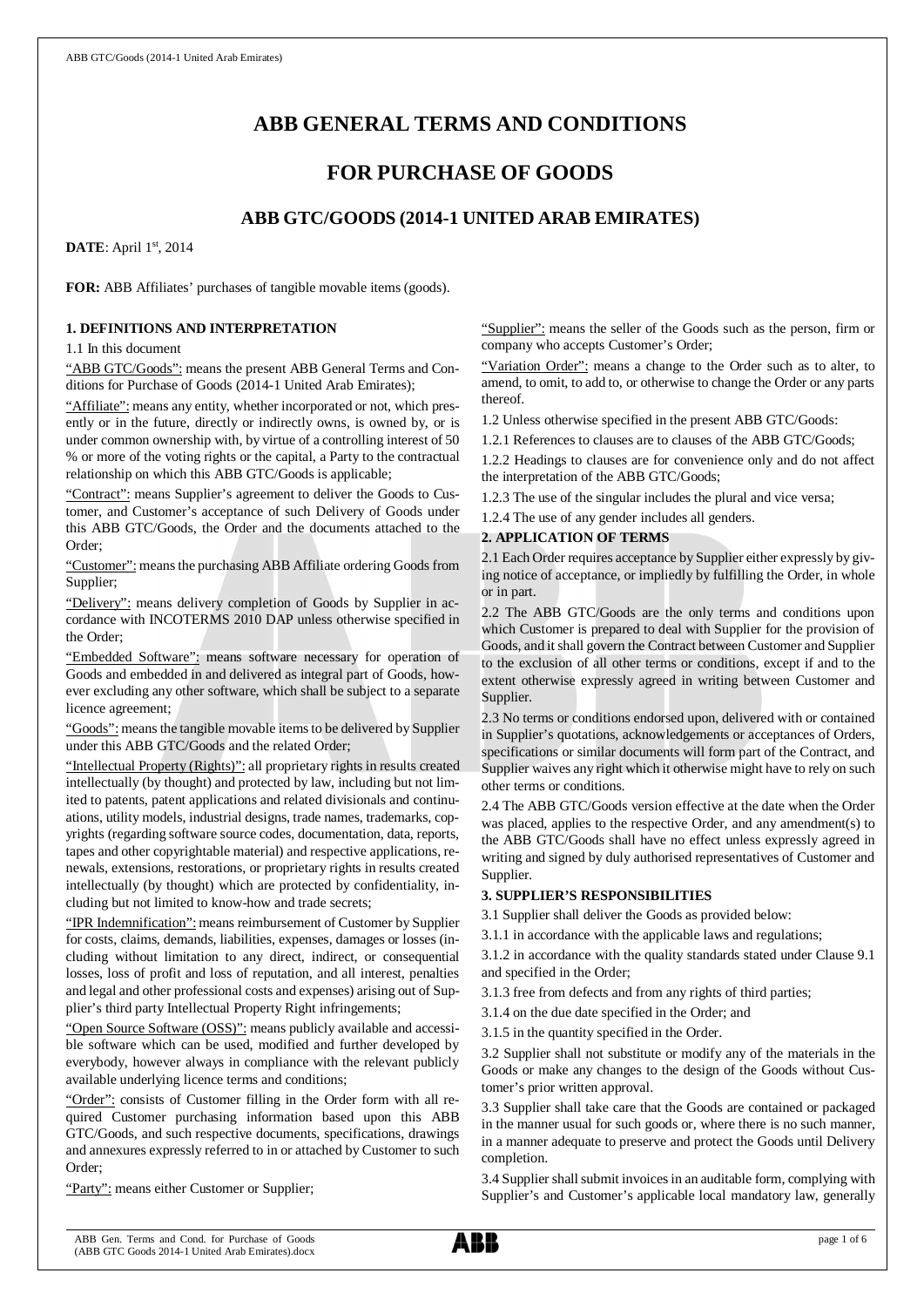accepted accounting principles and the specific Customer requirements, containing the following minimum information: Supplier name, address and reference person including contact details (telephone, email etc.); invoice date; invoice number; Order number (same as stated in the Order); Supplier number (same as stated in the Order); address of Customer; quantity; specification of Goods supplied; price (total amount invoiced); currency; tax or VAT amount; tax or VAT number; payment terms.

3.5 Invoices shall be issued to Customer as stated in the Order and sent to the invoice address specified in the Order.

3.6 Customer may issue Variation Orders to Supplier to alter, amend, omit, add to, or otherwise change ordered Goods or parts thereof, and Supplier shall carry out such Variation Orders under the Order and/or ABB GTC/Goods. Agreed unit prices stated in the Order and/or otherwise agreed between Customer and Supplier shall apply.

3.7 In no event Supplier shall suspend the Delivery of any Goods to Customer.

#### **4. CUSTOMER'S RESPONSIBILITIES**

4.1 In consideration of the Goods delivered by Supplier in accordance with the terms and conditions of the respective Order and the ABB GTC/Goods, Customer shall pay to Supplier the purchase price stated in the Order provided the invoice fulfils the requirements of Clause 3.4.

4.2 Customer reserves the right to set off such amount owed to Supplier, or withhold payment for Goods not provided in accordance with the Order and the ABB GTC/Goods.

#### **5. DELIVERY**

5.1 The Goods shall be delivered in accordance with INCOTERMS 2010 DAP, to the point of delivery specified in the Order, or Customer's place of business if no other point of delivery has been specified by Customer.

5.2 Supplier shall ensure that each Delivery is accompanied by a delivery note, which shall contain the following minimum information (unless required otherwise by Customer): the Order number, date of Order, number of packages and contents and, in the case of part delivery, the outstanding balance remaining to be delivered.

5.3 The Goods shall be delivered during Customer's business operation hours unless otherwise requested by Customer.

5.4 Upon Delivery, Supplier (or its appointed carrier) shall provide Customer with such export documents as are necessary together with a delivery note.

5.5 Ownership (title) of the Goods shall pass to Customer at Delivery, except if otherwise expressly agreed. However, to the extent that the Goods contain Embedded Software, ownership (title) regarding such Embedded Software shall not be passed to Customer, however Customer and all users shall have a worldwide, irrevocable, perpetual, royalty-free right to use the Embedded Software as an integral part of such Goods or for servicing the Goods. In the event the Embedded Software or any part thereof is owned by a third party, Supplier shall be responsible for obtaining the respective software licences necessary from the third party before Delivery to comply with its obligations under the Order.

5.6 In the event the Embedded Software contains or uses Open Source Software, Supplier must fully specify and inform Customer in writing and prior to Delivery about all Open Source Software implemented into or used by the Embedded Software. In the event that Customer cannot approve any Open Source Software components contained in or used by the Embedded Software, Supplier agrees to replace or substitute the affected Open Source Software component(s) contained in or used by the Embedded Software.

5.7 Supplier shall invoice Customer upon Delivery in accordance with Clause 3.4, but such invoicing shall be conducted separately from despatch of the Goods to Customer.

## **6. ACCEPTANCE OF GOODS**

6.1 Customer shall not be deemed to have accepted any Goods until it has had a reasonable time to inspect them following Delivery or, in the case of a defect in the Goods, until a reasonable time after such defect has become apparent.

6.2 If any Goods delivered to Customer do not comply with Clause 3 (Supplier's Responsibilities), or are otherwise not in conformity with the Order, then, without limiting any other right or remedy that Customer may have under Clause 10 (Remedies), Customer may reject the Goods and request replacement of the Goods or recover all payments made to Supplier by Customer.

## **7. DELAYED DELIVERY**

If Delivery of the Goods does not comply with the agreed delivery date(s) then, without prejudice to any other rights which it may have, Customer reserves the right to:

7.1 terminate the Contract in whole or in part;

7.2 refuse any subsequent delivery of the Goods which Supplier attempts to make;

7.3 recover from Supplier any expenditure reasonably incurred by Customer in obtaining the Goods in substitution from another supplier;

7.4 claim damages for any additional costs, loss or expenses incurred by Customer which are reasonably attributable to Supplier's failure to deliver the Goods on the agreed delivery date; and

7.5 claim additional compensation for liquidated damages if such compensation right is expressly stated in the respective Order.

## **8. INSPECTION OF GOODS**

8.1 At any time prior to Delivery and during Supplier's business hours, Customer shall have the right at its cost to (i) inspect the Goods and Supplier's manufacturing units upon providing reasonable notice, and/or (ii) request test samples of the respective Goods, or any parts or materials thereof.

8.2 If the results of such inspection or test sampling cause Customer to be of the opinion that the Goods do not conform or are unlikely to conform with the Order or with any specifications and/or patterns supplied or advised by Customer to Supplier, Customer shall inform Supplier and Supplier shall immediately take such action as is necessary to ensure conformity with the Order. In addition Supplier shall carry out such necessary additional inspection or testing at Supplier's own cost whereby Customer shall be entitled to be present and in attendance.

8.3 Notwithstanding any inspection or test sampling by Customer, Supplier shall remain fully responsible for the Goods compliance with the Order. This applies whether or not Customer has exercised its right of inspection and/or testing and shall not limit Supplier's obligations under the Order. For the avoidance of doubt, inspection or testing of Goods by Customer shall in no event exempt Supplier from or limit Supplier's warranties or liability in any way.

## **9. WARRANTY**

9.1 Supplier warrants that the Goods:

9.1.1 comply with all agreed specifications, including all specified material, workmanship and the like, documentation and quality requirements, or in absence thereof are fit for the purposes for which goods of the same description type would ordinarily be used and keep the functionality and performance as expected by Customer according to Supplier's information, documentation and statements;

9.1.2 are fit for any particular purpose expressly or impliedly made known to Supplier in the Order and/or Order related documents;

9.1.3 are new and unused at the date of Delivery;

9.1.4 are free from defects and rights of third parties;

9.1.5 possess the qualities which Supplier has held out to Customer as a sample or model;

9.1.6 comply with Clause 12 (Compliance with Relevant Law).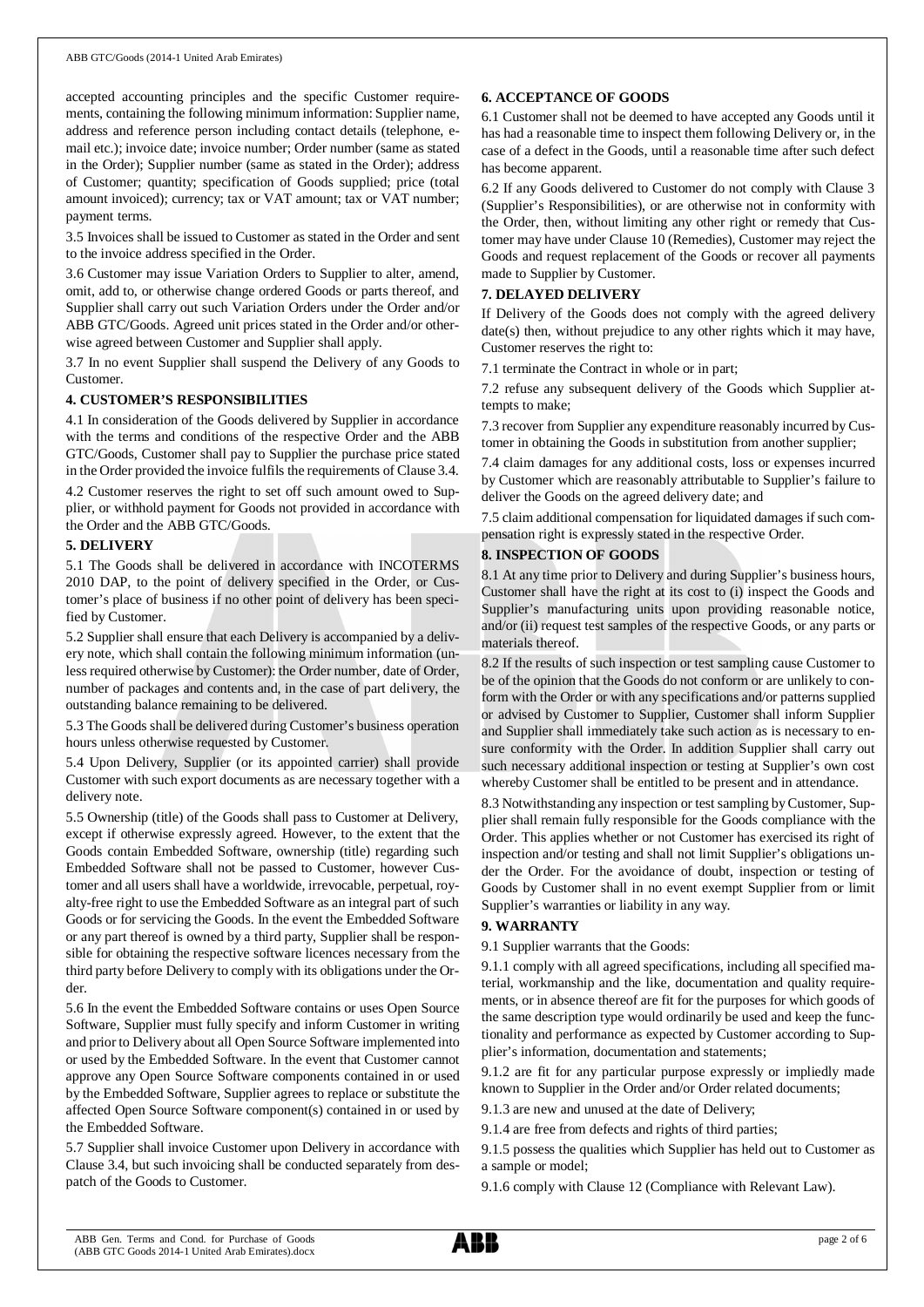9.2 The warranty period shall be twenty four (24) months from Delivery, or such other time period stated in the Order or otherwise expressly agreed in the Contract.

9.3 In case of non-compliance with the warranty provided under this Clause, Customer shall be entitled to enforce the remedies provided in Clause 10 (Remedies) hereunder.

## **10. REMEDIES**

10.1 In case of breach of warranty under Clause 9 (Warranty) or if Supplier otherwise fails to comply with any of the terms of the respective Order, Customer shall give notice in writing to Supplier of such breach of warranty and provide Supplier an opportunity to swiftly remedy it. If no Supplier action to remedy such breach has been taken within forty eight (48) hours of receiving such Customer notification, Customer shall be entitled to any one or more of the following remedies at its own discretion and at Supplier's own expense:

10.1.1 to give Supplier another opportunity to carry out any additional work necessary to ensure that the terms and conditions of the Order are fulfilled;

10.1.2 to carry out (or to instruct a third party to carry out) any additional work necessary to make the Goods comply with the Order;

10.1.3 to obtain prompt replacement of the defective Goods by Goods conforming with the Order without defects;

10.1.4 to refuse to accept any further Goods, but without exemption from Supplier's liability for the defective Goods delivered by Supplier;

10.1.5 to claim such damages as may have been sustained by Customer as a result of Supplier's breaches of the respective Order;

10.1.6 to terminate the Contract in accordance with Clause 15.2.

10.2 In the event that Clauses 10.1.1, 10.1.2 or 10.1.3 apply, the entire warranty period of Clause 9.2 shall be restarted.

10.3 The rights and remedies available to Customer and contained in the ABB GTC/Goods are cumulative and are not exclusive of any rights or remedies available at law or in equity.

## **11. INTELLECTUAL PROPERTY**

11.1 In the event that the Goods (and/or the Embedded Software) delivered by Supplier infringe any third party Intellectual Property Rights, Supplier shall, notwithstanding anything provided to the contrary or otherwise contained in this ABB GTC/Goods, the Order, or the Contract, provide IPR Indemnification to Customer. The IPR Indemnification applies whether or not Supplier may have been negligent or at fault and does not limit any further compensation rights of Customer. Supplier's obligation to indemnify Customer as provided under this Clause shall not apply if and to the extent the liability or damage was caused by Customer's own pre-existing Intellectual Property Rights contributed to, or implemented into the Goods provided by Supplier.

11.2 If any infringement claim is made against Customer, Customer may without prejudice to its rights under Clause 11.1 also request at its discretion and at Supplier's cost that Supplier (i) procures for Customer the right to continue using the Goods; (ii) modifies the Goods so that they cease to be infringing; or (iii) replaces the Goods so that they become non-infringing.

11.3 In the event Supplier cannot fulfil Customer's above request, Customer shall be entitled to terminate the Order, to reclaim all sums which Customer has paid to Supplier under the Order and to claim compensation in accordance with Clause 11.1 and for any other costs, losses or damages incurred whatsoever.

## **12. COMPLIANCE WITH RELEVANT LAW**

12.1 The Goods covered by this ABB GTC/Goods shall be provided by Supplier in compliance with all relevant legislation, regulations, and codes of practice, guidance and other requirements of any relevant government or governmental agency applicable to Supplier. To the extent that such regulations are advisory rather than mandatory, the standard of compliance to be achieved by Supplier shall be in compliance with the generally accepted best practice of the relevant industry.

12.2 Both Parties warrant that each will not, directly or indirectly, and that each has no knowledge that the other Party or any third parties will, directly or indirectly, make any payment, gift or other commitment to its customers, to government officials or to agents, directors and employees of each Party, or any other party in a manner contrary to applicable laws (including but not limited to the U. S. Foreign Corrupt Practices Act and, where applicable, legislation enacted by member states and signatories implementing the OECD Convention Combating Bribery of Foreign Officials), and shall comply with all relevant laws, regulations, ordinances and rules regarding bribery and corruption. Nothing in this ABB GTC/Goods shall render either Party or any of its Affiliates liable to reimburse the other for any such consideration given or promised.

12.3 Either Party's material violation of any of the obligations contained in this Clause 12 (Compliance with Relevant Law) may be considered by the other Party to be a material breach of the respective contractual relationship for the sale of Goods to which this ABB GTC/Goods applies, and shall entitle such Party to terminate such contractual relationship with immediate effect and without prejudice to any further right or remedies under such contractual relationship or applicable law.

12.4 Supplier shall indemnify without any limitations Customer for all liabilities, damages, costs, or expenses incurred as a result of any such violation of the above mentioned obligations and termination of the respective contractual relationship for the sale of Goods.

12.5 Supplier herewith acknowledges and confirms that it has received a copy of ABB's Code of Conduct and ABB's Supplier Code of Conduct or has been provided information on how to access the ABB Codes of Conduct online ([www.abb.com](http://www.abb.com/) – Integrity – Code of Conduct). Supplier agrees to perform its contractual obligations under the ABB GTC/Goods and the respective contractual relationship with substantially similar standards of ethical behaviour as stated in the above mentioned ABB Codes of Conduct.

12.6 Supplier must comply with the ABB Lists of Prohibited and Restricted Substances and with the reporting and other requirements regarding Conflict Minerals (available under [www.abb.com](http://www.abb.com/) – Supplying to ABB – Doing Business with ABB). Any statement made by Supplier to Customer (whether directly or indirectly, e. g. where applicable via the ABB Supplier Registration and Pre-Qualification System) with regard to materials used for or in connection with the Goods will be deemed to be a representation under the Contract.

12.7 Supplier represents and warrants that it is knowledgeable with, and is and will remain in full compliance with all applicable export and import laws, regulations, instructions, and policies, including, but not limited to, securing all necessary clearance requirements, export and import licenses and exemptions from, and making all proper filings with appropriate governmental bodies and/or disclosures relating to the provision of services, the release or transfer of goods, hardware, software and technology to non U.S. nationals in the U.S., or outside the U.S., the release or transfer of technology and software having U.S. content or derived from U.S. origin software or technology.

12.8 No material or equipment included in the Goods shall originate from any company or country listed in any relevant boycott list issued by the authority in the country where the material or equipment shall be used or an authority otherwise having influence over the equipment and material forming part of Goods. If any of the Goods is or will be subject to export restrictions, it is Supplier's responsibility to promptly inform Customer in writing of the particulars of such restrictions.

12.9 Supplier shall indemnify and hold Customer harmless for all claims, demands, losses, damages, costs, fines, penalties, attorney's fees and all other expenses arising from export restrictions concealed by Supplier. With respect to export restrictions solely attributable to Customer's use of the Goods, the now said warranty shall only apply to the extent Supplier has knowledge of or reasonably should have been aware of such use.

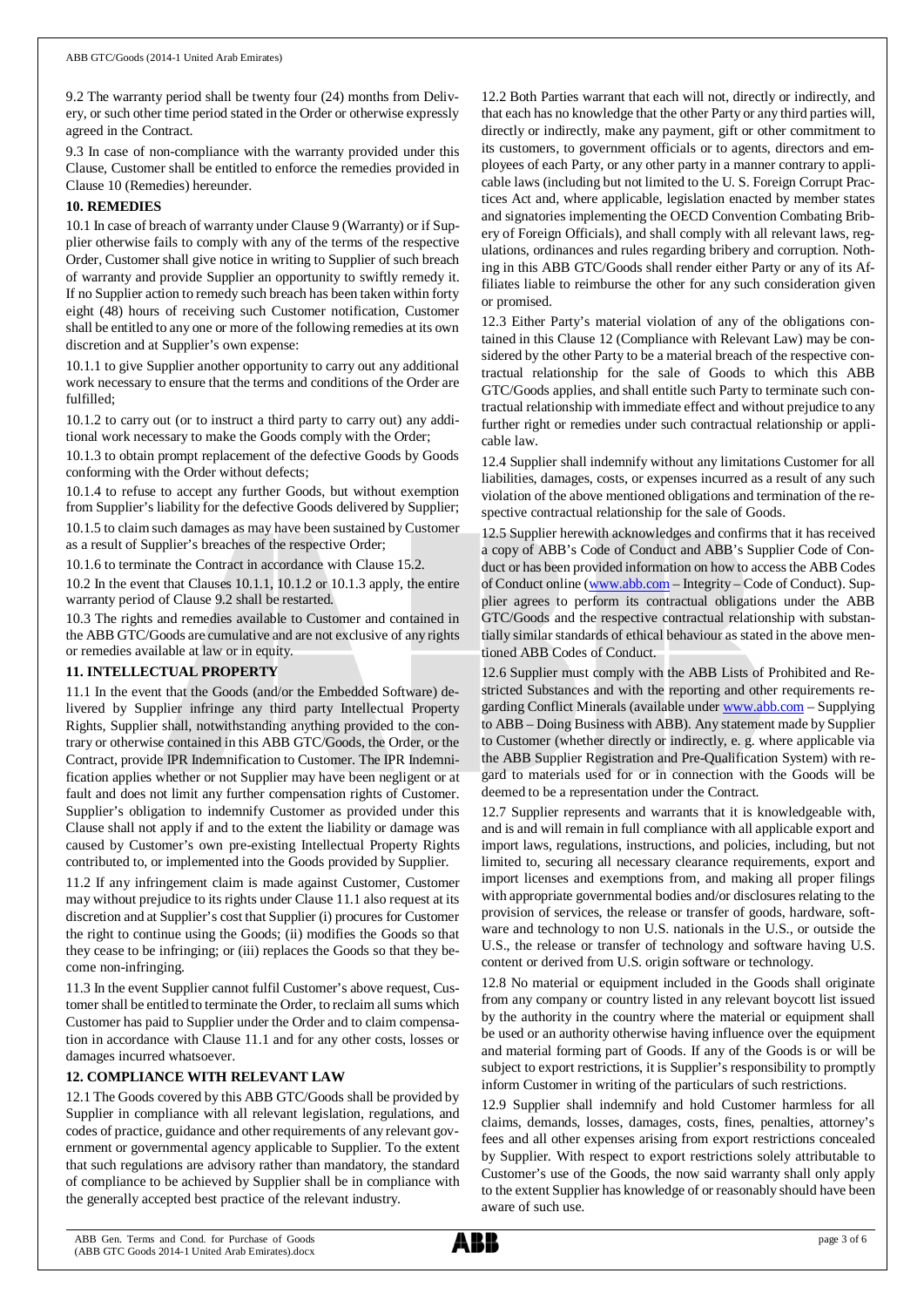12.10 Supplier must indicate the customs tariff numbers of the country of consignment for all Goods. For controlled Goods, the national export control numbers must be indicated and, if the Goods are subject to U.S. export regulations, ECCN or ITAR classifications. Proofs of preferential origin as well as conformity declarations and marks of the country of consignment or destination are to be submitted without being requested; certificates of origin upon request.

## **13. CONFIDENTIALITY AND DATA PROTECTION**

13.1 Supplier is obliged to observe secrecy regarding any data or information acquired during the fulfilment of the Contract irrespective of whether such data or information relates to Customer, its Affiliates or their respective customers or suppliers ("Customer Data"). This includes in particular, but is not limited to, all technical or commercial know-how, drawings, specifications, inventions, processes or initiatives which are of a confidential nature. To safeguard this,

13.1.1 Supplier shall process or use Customer Data only in accordance with Customer's instructions and with all applicable laws and regulations; for the avoidance of doubt, processing in accordance with the Contract shall be considered to be an instruction from Customer;

13.1.2 Supplier shall not (i) use Customer Data for any other purposes than for providing the Goods, or (ii) reproduce Customer Data in whole or in part in any form except as may be required to fulfil its obligations under the Contract; (iii) disclose Customer Data nor grant access to such data to any third party without Customer's prior written consent; no third parties in the meaning of this provision are subcontractors approved by Customer;

13.1.3 Supplier shall take appropriate measures suited to the type of Customer Data to be protected (i) to prevent unauthorised persons from gaining access to data processing systems with which Customer Data are processed or used, (ii) to prevent data processing systems from being used without authorisation, (iii) to ensure that persons entitled to use a data processing system have access only to the data to which they have a right of access, and that Customer Data cannot be read, copied, modified or removed without authorisation in the course of processing or use and after storage, (iv) to ensure that Customer Data cannot be read, copied, modified or removed without authorisation during electronic transmission or transport, and that it is possible to monitor and establish to which bodies the transfer of Customer Data by means of data transmission facilities is envisaged, (v) to ensure that it is possible to monitor and establish whether and by whom Customer Data have been entered into data processing systems, modified or removed, (vi) to ensure that, in the case of commissioned processing of Customer Data, the data are processed strictly in accordance with the instructions of Customer, (vii) to ensure that Customer Data are protected from accidental or unlawful destruction or loss, (viii) to ensure that data collected for different purposes can be processed separately. Supplier shall document the implementation of the technical and organizational measures in detail and shall present this to Customer for review upon request. Where this review raises the need for amendments, these must be applied amicably;

13.1.4 Supplier shall ensure and prove that those members of its staff who may come into contact with Customer Data in the course of fulfilling their tasks are subject to the same obligation to confidentiality as applicable to Supplier. Supplier shall confirm this in writing upon Customer's request. Customer may verify compliance with the technical and organisational measures undertaken by Supplier any time upon reasonable notice;

13.1.5 The commissioning of subcontractors requires Customer's previous written consent. This applies also in those instances when one subcontractor is replaced by a subsequent one. The contracts awarded by Supplier to its subcontractors are to be formulated in such a manner that they meet the requirements regarding confidentiality and data protection agreed upon in the Contract. Supplier shall provide Customer with information on the essentials of such contracts and on the measures implemented by the subcontractors to fulfil their obligations

regarding confidentiality and data protection. If requested by Customer Supplier shall present its respective contractual documents for the former to examine. Supplier shall ensure that Customer has the same rights to monitor the subcontractors as Customer has to monitor Supplier. Subcommissions in the meaning of this provision do not include ancillary services ordered by Supplier from third parties which are not directly related to Customer, such as telecommunications services, maintenance and user support, cleaning, auditing or the disposal of data media. Even where ancillary services are taken from third parties, Supplier must however ensure confidentiality and undertake monitoring activities.

13.2 The obligation to confidentiality does not apply to such data (i) whose disclosure is required for the fulfilment of the Contract; (ii) which are publicly known at the time Supplier receives them or which subsequently become publicly known through no action of Supplier itself; (iii) which were already known to Supplier prior to its initial activity for Customer and for which no duty to observe secrecy applies; (iv) which is made accessible to Supplier by third parties and for which no duty to observe secrecy applies or (v) which Supplier is obliged to disclose by mandatory law or by legally binding instruction of a court of law or a public authority. Insofar as Supplier wishes to invoke one of the above exceptions, the burden of proof for the existence of the factual preconditions for such exception shall lie with Supplier.

13.3 Supplier shall not retain any Customer Data for longer than necessary to provide the Goods or than determined by Customer. Immediately after termination of the Contract or at any time on Customer's demand, Supplier shall, at the choice of Customer, immediately deliver to Customer all copies of such data provided by Customer to Supplier for the purposes of the Contract or received otherwise by Supplier while providing the Goods and/or delete securely all Customer Data from its database. Supplier shall certify to Customer that it has not retained any copies of Customer Data with a written confirmation of destruction. Such confirmation shall be signed by duly authorized signatories of Supplier.

13.4 With regard to any data or information belonging to Customer or its Affiliates relating to an identified or identifiable individual or legal entity or any other entity which is subject to applicable data protection or privacy laws and regulations or being qualified as Personally Identifiable Information within the meaning of the applicable laws ("Personal Data"), Supplier will comply with all applicable data protection and privacy laws and regulations. In addition to the other stipulations in this Clause 13 the following applies:

13.4.1 Supplier shall not process Personal Data in or transfer Personal Data to a country with a level of data protection that is not at least equivalent with the level of data protection that applies within the country of origin of the Personal Data without Customer's prior written consent. Upon Customer's request and where required by applicable law, in particular if Customer or its Affiliates are located in Switzerland or in a country which is a Member State of the European Union (EU) or another signatory to the Agreement on the European Economic Area (EEA), Supplier agrees to enter into a separate data transfer agreement (EU Standard Contractual Clauses/Swiss Data Processing Agreement) with Customer and/or its Affiliates for the transfer of Personal Data to third countries.

13.4.2 Supplier shall inform Customer without delay about serious incidents arising in the course of normal operations, suspicions of breaches of data privacy or other irregularities regarding the processing of Customer's or its Affiliates' Personal Data. In such cases Supplier and Customer shall agree on the further handling of the Personal Data. Supplier shall inform Customer without delay about checks performed and measures taken by a supervisory authority. This also applies regarding investigations into administrative or criminal offences.

13.4.3 Supplier will comply with any request by Customer to access, correct, block or delete Personal Data insofar as Customer is obliged to such request by law.

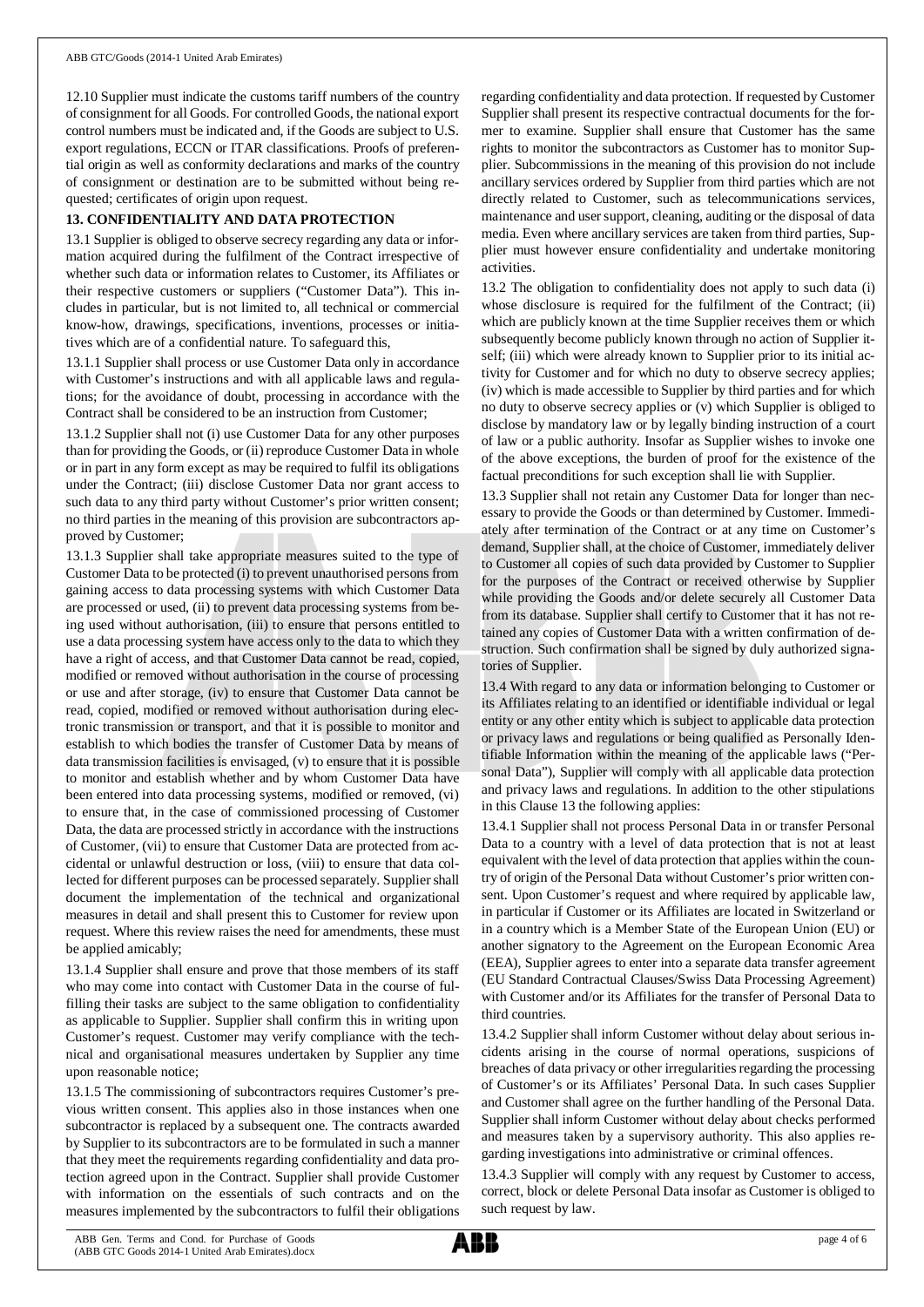13.4.4 In case the legislation of a country in which Supplier provides Goods to Customer or its Affiliates requires a contract governing data privacy topics which are not covered by this Clause 13, Supplier agrees to enter into such contract.

13.5 Supplier agrees that Customer shall be allowed to provide any information received from Supplier to any other ABB Affiliate.

13.6 The obligation to Confidentiality and Data Protection exists for an indefinite period of time and therefore this Clause 13 shall survive the expiration or termination of the Contract for any reason.

#### **14. LIABILITY AND INDEMNITY**

14.1 Without prejudice to applicable mandatory law or unless otherwise agreed between the Parties, Supplier shall compensate/indemnify Customer for all damages and losses in connection with the Goods whether or not Supplier may have been negligent or at fault (i) for Supplier's breaches of the terms of Contract, and (ii) for any claim, except for IPR Indemnification for which Clause 11 (Intellectual Property) applies, made by a third party (including employees of Supplier) against Customer in connection with the Goods and to the extent that the respective liability, loss, damage, injury, cost or expense was caused by, relates to or arises from the Goods delivered by Supplier and/or its subcontractors. Upon Customer's request Supplier shall defend Customer against any third party claims.

14.2 Supplier shall be responsible for observance of all of its suppliers and/or sub-contractors, and it shall be responsible for the acts, defaults, negligence or obligations of any of its suppliers and/or sub-contractors, its agents, servants or workmen as fully as if they were the acts, defaults, negligence or obligations of Supplier.

14.3 The provisions of this Clause 14 (Liability and Indemnity) shall survive any performance, acceptance or payment pursuant to this ABB GTC/Goods and shall extend to any substituted or replacement Goods delivered by Supplier to Customer.

14.4 Unless otherwise expressly stated in the respective Order, Supplier shall maintain in force, and upon request provide evidence of, adequate liability insurance and statutory worker's compensation/employer's liability insurance with reputable and financially sound insurers. Nothing contained in this Clause 14 (Liability and Indemnity) shall relieve Supplier from any of its contractual or other legal liabilities. The insured amount cannot be considered nor construed as limitation of liability.

14.5 Customer reserves the right to set off any claims under the Order against any amounts owed to Supplier.

## **15. TERM AND TERMINATION OF ORDERS**

15.1 The respective contractual relationship established by an Order under this ABB GTC/Goods may be terminated for convenience in whole or in part by Customer upon giving Supplier thirty (30) calendar days written notice, unless otherwise expressly stated in the relevant Order. In such event Customer shall pay to Supplier the value of the already delivered but unpaid parts of the Goods and proven direct costs reasonably incurred by Supplier for the undelivered and unpaid parts of the Goods, however in no event more than the agreed purchase price for the Goods under the respective Order. No further compensation shall be due to Supplier.

15.2 In the event of Supplier's breach of the Contract, including a breach of warranty, Customer shall be entitled to terminate the respective Contract established by an Order under this ABB GTC/Goods if Supplier fails to take adequate and timely actions to remedy a breach as requested by Customer. In such event, Customer shall have no obligation to compensate Supplier for the already delivered but unpaid parts of the Goods and Supplier shall be obliged to pay back to Customer any remuneration received from Customer for the Goods and take back the Goods at Supplier's own cost and risk.

15.3 Upon termination Supplier shall immediately and at Supplier's expense safely return to Customer all respective Customer property (including any documentation, data, and applicable Intellectual Property)

and Customer information then in Supplier's possession or under Supplier's control and provide Customer with the complete information and documentation about the already delivered parts of the Goods.

#### **16. FORCE MAJEURE**

16.1 Neither Party shall be liable for any delay in performing or for failure to perform its obligations under a respective Order if the delay or failure results from an event of "Force Majeure." For clarification, Force Majeure means an event that was not foreseeable by the affected Party at the time of execution of the respective Order, is unavoidable and outside the control of the affected Party, and for which the affected Party is not responsible, provided such event prevents the affected Party from performing the respective Order despite all reasonable efforts, and the affected Party provides notice to the other Party within five (5) calendar days from occurrence of the respective event of Force Majeure.

16.2 If an event of Force Majeure occurs which exceeds thirty (30) calendar days either Party shall have the right to terminate the relevant Order forthwith by written notice to the other Party without liability to the other Party. Each Party shall use its reasonable endeavours to minimise the effects of any event of Force Majeure.

#### **17. ASSIGNMENT AND SUB-CONTRACTING**

17.1 Supplier shall not assign, sub-contract, transfer, or encumber an Order or any parts thereof (including any monetary receivables from Customer) without prior written approval of Customer.

17.2 Customer may at any time assign, transfer, encumber, sub-contract or deal in any other manner with all or any of its rights or obligations under the respective Order and/or ABB GTC/Goods to any of its own ABB Affiliates.

## **18. NOTICES**

Any notice shall be given by sending the same by registered mail, courier, fax or by e-mail to the address of the relevant Party as stated in the Order or to such other address as such Party may have notified in writing to the other for such purposes. E-mail and fax expressly require written confirmation issued by the receiving Party. Electronic read receipts may not under any circumstances be deemed as confirmation of notice. Electronic signatures shall not be valid, unless expressly agreed in writing by duly authorised representatives of the Parties.

## **19. WAIVERS**

Failure to enforce or exercise, at any time or for any period, any term of the ABB GTC/Goods or an Order does not constitute, and shall not be construed as, a waiver of such term and shall not affect the right later to enforce such term or any other term herein contained.

## **20. GOVERNING LAW AND DISPUTE SETTLEMENT**

20.1 The respective Order and/or ABB GTC/Goods shall be governed by and construed in accordance with the laws of the country (and/or the state, as applicable) of Customer's legal registration, however under exclusion of its conflict of law rules and the United Nations Convention on International Sale of Goods.

20.2 All disputes arising out of or in connection with the present Contract shall be finally settled under the Rules of Arbitration of the International Chamber of Commerce by three arbitrators appointed in accordance with the said rules. The arbitration proceedings shall take place in Dubai, United Arab Emirates and shall be conducted in the English language.

#### **21. SEVERABILITY**

The invalidity or unenforceability of any term or of any right arising pursuant to the ABB GTC/Goods and/or the Order shall not adversely affect the validity or enforceability of the remaining terms and rights, and the ABB GTC/Goods and/or the Order shall be given effect as if the invalid, illegal or unenforceable provision had been deleted and replaced by a provision with a similar economic effect to that of the deleted provision if this can be achieved by another provision.